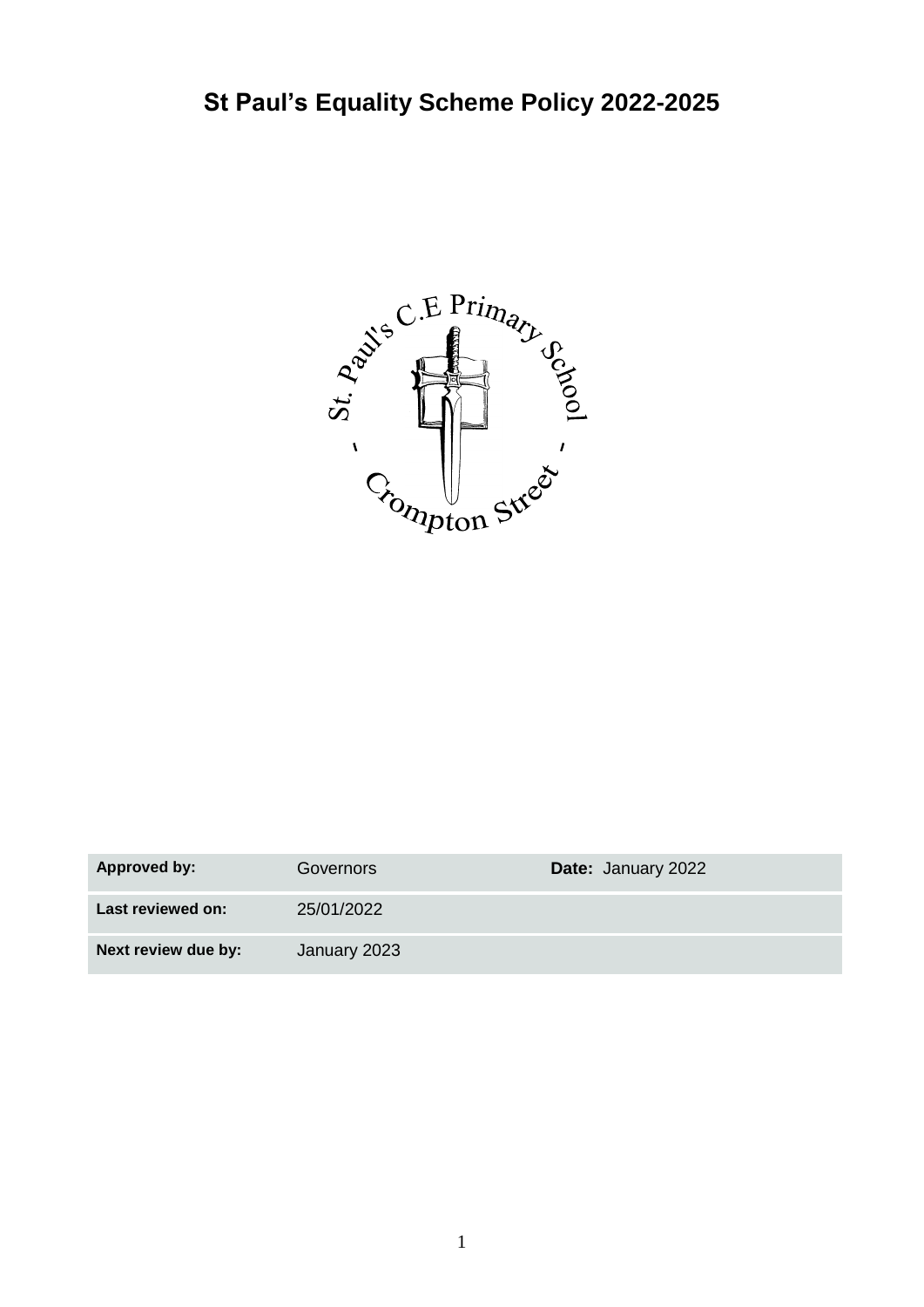## **Contents Page**

- 1. Foreword
- 2. Introduction
- 3. School Values, Ethos/Mission Statement
- 4. School Profile
- 5. Equalities Objectives
- 6. Accessibility Action Plan
- 7. Human Rights
- 8. Community Cohesion
- 9. Engagement and Involvement
- 10.Procurement and Commissioning
- 11.Roles and responsibilities for implementing the Single Equality Scheme
- 12.Annual Report and Review
- 13.Feedback and Complaints

#### **1. Foreword**

We all have an ethnicity, an age, a sexual identity, a gender. Many of us belong to a faith group, with an increasing number of us recognising that we have a disability. These factors can often mean we want and need different things. It also means that when we say equalities, fairness, respect and dignity it is important we are talking about an agenda that affects everyone in our school community. Our ultimate aim is about creating inclusion.

We also want to work proactively to address inequalities and improve lives for good. This is especially important where our teaching and interventions can benefit children and young people for the rest of their lives.

This is the revised single Equalities Scheme for *St Paul's CE Primary School, Crompton Street*. This document sets out our school's overall commitment to equality, diversity, human rights and community cohesion, which permeates in all our policies and procedures. It aims to ensure that everyone who comes into contact with our school community is valued and respected. It aims to promote equality of opportunity and eliminate unlawful discrimination, harassment or victimisation. It contains an approach to all the groups of people with protected characteristics identified by the Equality Act 2010. It also sets out our specific school objectives and it outlines how the school will incorporate the scheme within our day-to-day school life.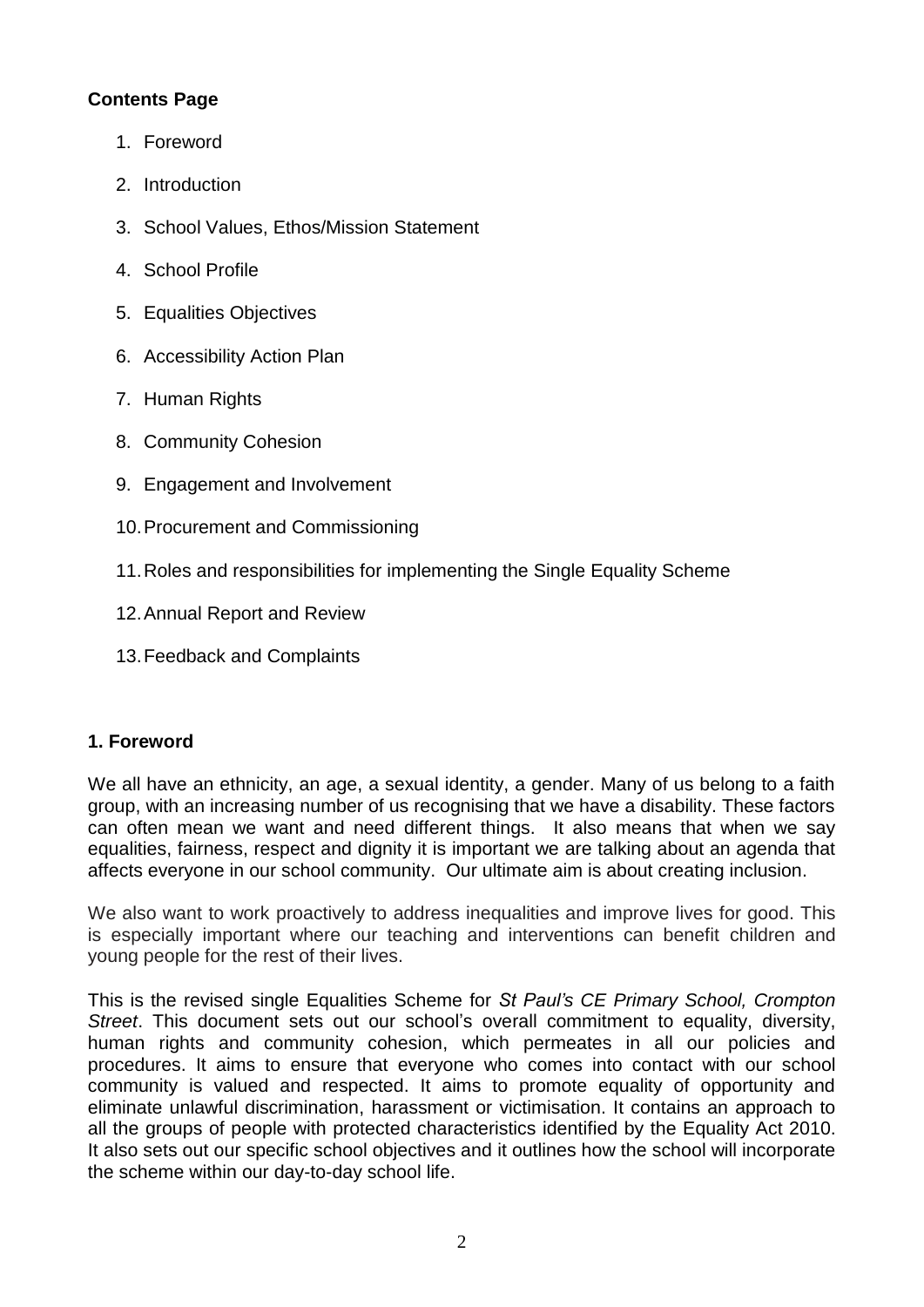Our scheme includes our whole school; i.e. pupils, staff, governors, parents and carers and all those within our extended school community, such as neighbouring schools and learning organisations.

Whilst the document also serves to outline our statutory duties under the Equality Act 2010, more importantly it allows us to focus on making our school a fair, respectful and inclusive place, with an aim to improve outcomes that matter to our school community.

#### **2. Introduction**

The role of an Equalities Scheme is to visibly set out our priorities for action to improve chances, choices and outcomes in the lives of different groups of people and measure how we are doing to attain them.

The Equality Act 2010 covers discrimination, harassment and victimisation because of age, disability, gender reassignment, marriage and civil partnerships, pregnancy and maternity, race, religion or belief, sex and sexual orientation. These categories of people are listed as protected groups because of their characteristics. There is recognition of the complexity of multiple identities and therefore multiple needs and disadvantage. Our equality scheme includes our priorities and actions to eliminate discrimination and harassment from these protected characteristics as well as promoting a culture of human rights, respect and dignity.

The duties apply to staff, pupils and people using the services of the school, such as parents and the wider community.

Our school recognises our responsibilities with regard to the Equality Act 2010. The three areas which we are required to address are:

- Eliminate discrimination and other conduct that is prohibited by the Act,
- Advance equality of opportunity between people who share a protected characteristic and people who do not share it,
- Foster good relations across all characteristics<sup>1</sup> between people who share a protected characteristic and people who do not share it.

To further these aims, the school should choose and publish equality objectives.

#### **3. School Values, Ethos/Mission Statement**

Our aims and values underpin everything we do:

At St Paul's we aim to provide an environment where:

- We are one family with church, home, school and community
- Everyone does their best at all times with a culture of the highest expectations, respect and consideration for all.
- Confidence, creativity and independence are encouraged and developed.
- Everyone can succeed at something, at some level and reach their individual potential.
- Everyone can explore and reflect on their own faith.
- Everyone is special, unique and valued.
- Effort and achievement are celebrated

<u>.</u>

Everyone has belief in themselves and trust in each other.

<sup>&</sup>lt;sup>1</sup> Groups of people are referred to having the following 9 protected characteristics: disability, age, sex), race, religion or belief, sexual orientation, pregnancy and maternity [applies to schools for staff], marital status & civil partnership, and gender reassignment or identity.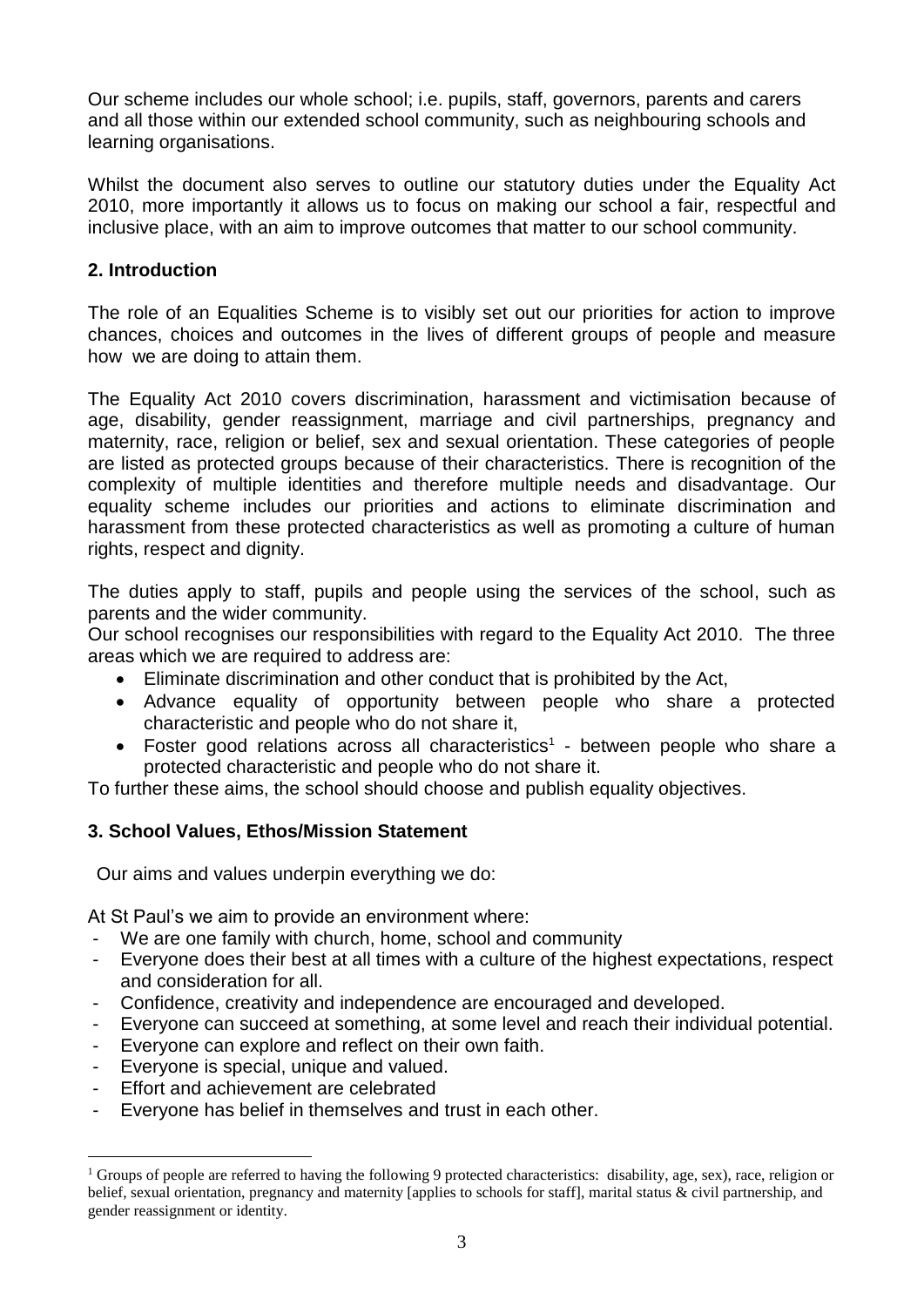- Skills and support for becoming ready for the ever-changing life in Britain today, are developed.
- A love of learning without limits is fostered.

All of these being achieved through our school being underpinned by:

Spiritual, moral, social and cultural understanding and experiences, respect of our British values and through our core Christian values of:

*Creation, Peace, Friendship, Compassion, Thankfulness and Forgiveness.*

#### **Mission Statement**

*We belong, we learn, we believe, we achieve.*

A committed team of teachers and support staff with a wide range of expertise and skills work closely together to ensure the needs of all children are met; we work closely with parents and liaise with outside agencies as appropriate to support the needs of our more vulnerable children.

We have:

- Held assemblies related to disabilities
- SEALs (Social and emotional aspects of learning (SEAL) is a **comprehensive, whole-school approach** to promoting the social and emotional skills that underpin effective learning, positive behaviour, regular attendance, staff effectiveness and the emotional health and well-being of all who learn and work in schools) work in school
- A robust PHSE Curriculum
- Anti-Bullving week.
- Work with other agencies
- Provide aids for pupils with disabilities, as examples

See Inclusion Policy See Safeguarding Policy See Child Protection Policy

#### **4. School Profile**

St Paul's is an average sized school serving the urban area of Walkden. It is situated in an area with a mixture of rented and private housing. The vast majority of the children are White British. The proportion of children with special educational needs is above national average and of those entitled to extra funding through the Pupil Premium are below the national average.

St Paul's is a one form entry Voluntary Aided Primary School with an admission number of 30 (26 in Nursery). There are currently 227 children on roll, aged between 3 and 11.

St Paul's is a caring school, providing a safe and stimulating environment within a Church of England Christian setting. The school has a mission statement and clear aims, with 6 core Christian values (Thankfulness, Creation, Peace, Compassion, Friendship and Forgiveness) which underpin all aspects of school life. Attainment at EYFS, KS1 and KS2 is above the national average. Achievements include the Sports mark Gold Award and Healthy Schools status, Rights and Respecting Silver Award.

St Paul's serves a widespread community, from a variety of socio-economic backgrounds, but with an increasing percentage of the children coming from local authority housing and private rented housing within the Walkden area. This is further supported by the growing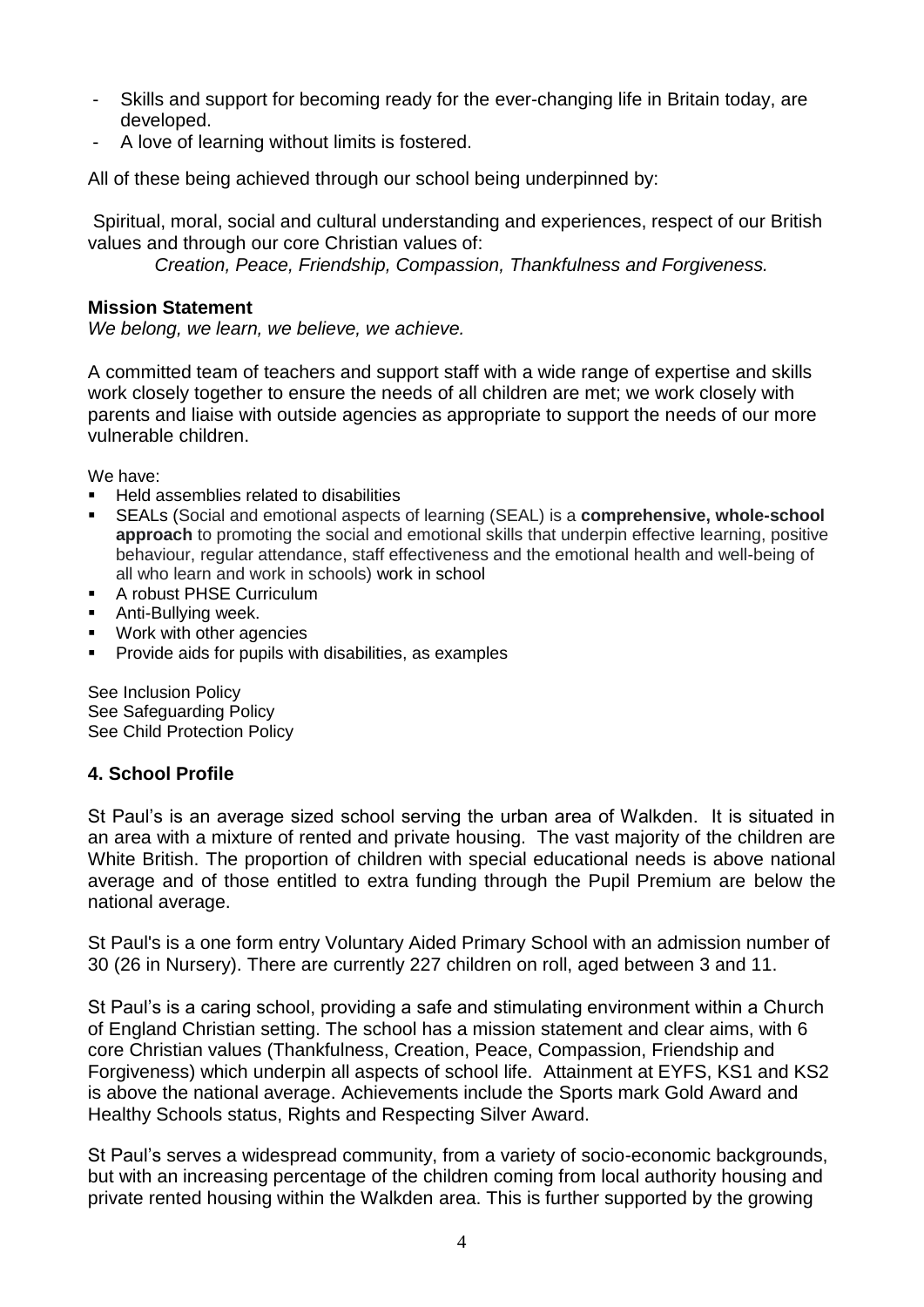number of children eligible for Free School Meals. Currently we have 17% of children eligible for free school meals which is below national average. The vast majority of the school population is White British, with 10% of children coming from ethnic minority backgrounds, of Chinese, Asian, eastern European and black Caribbean heritage. 5% of pupils have English as an additional language. Family make ups are varied with children from married families, one parent families, single sex families with children adopted from care and living with grandparents. The mobility of the school population is relatively stable, with a stability of 94%. Numbers of boys and girls are consistent and there is no significant difference across school between the overall attainment of boys and girls. There are currently 41 children on our register for Special Educational Needs, which, at 18% is slightly higher than local and national figures. Four children have a statement of educational needs and 37 children are SEN Support. Children's emotional health and wellbeing is fundamental to achievement and aspiration, therefore our nurturing provision and consistent approach to behaviour management ensures that this is supported in school. Although children enter school in Nursery and Reception below expected levels, they make better than expected progress and are in line or above at the end of EYFS, children are now making better than expected progress through Reception, Year 1 and 2, and achieve in line or above national results at the end of Key Stage 2. Attendance is high across school with exclusion rates zero for all groups of pupils currently in school.

(The above information has fluctuated due to the effects of COVID-19, attendance had been lower than normal due to COVID related absences, currently at 93.4%. Due to school closures, attainment across school has been impacted, however this will be a national picture. As statutory assessments have not taken place since 2019, it is difficult for school to measure itself against current national data as there is none available at present.)

Careful and rigorous tracking of pupil progress indicates that children from disadvantaged and vulnerable groups do less well than non-disadvantaged, work is being done to close this gap. The active and informed governing body provide support and challenge for all aspects of school life through regular meetings with link staff and committees which meet termly in addition to the full GB meetings. School is a strategic partner of the WEB cluster which consists of 10 other Salford primary schools. These provide opportunities for staff, governors and children to work together, sharing good practice and supporting one another.

As a church of England school, the admissions criteria incorporate attendance at a Christian Church or religious establishment. Pupils in school have a range of religions which include Muslim, Hindu, Christian and no religion.

#### **5. Equalities Objectives**

Having outlined our school's current strengths and challenges, we have identified the following priority areas which we feel will make a significant difference to our school community and ensure real, tangible outcomes.

We identified these objectives based on tracking data and the school profile.

Our Equality Objectives, as agreed with our Governing Board are: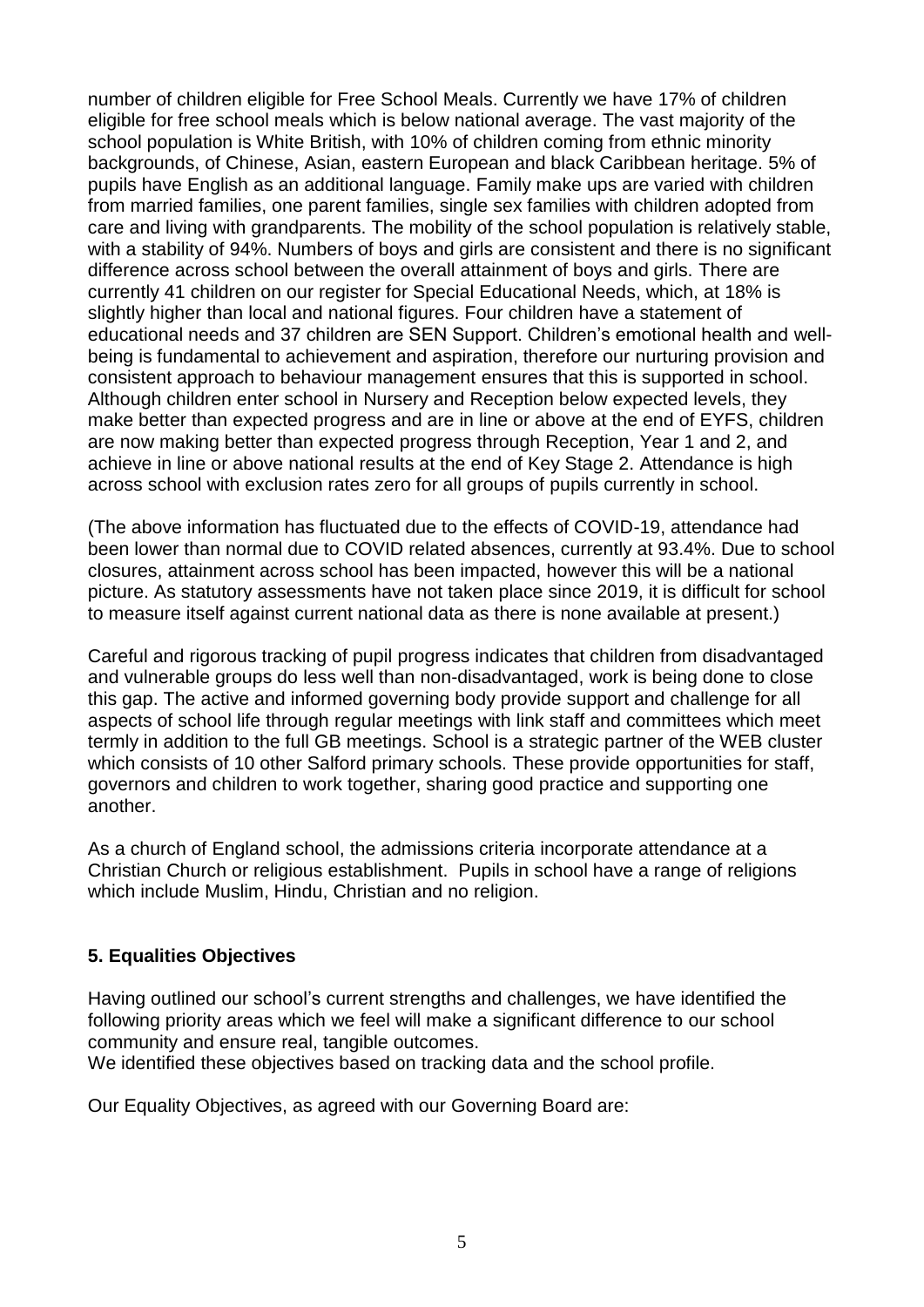# **Gender**

| Equality<br>Strand | Action                                                                                                                                                                    | How will the impact of<br>the action be<br>monitored       | Who is responsible<br>for implementing?         | What are the<br>timescales? |
|--------------------|---------------------------------------------------------------------------------------------------------------------------------------------------------------------------|------------------------------------------------------------|-------------------------------------------------|-----------------------------|
| Gender             | Monitor and analyse<br>children's attainment and<br>progress by gender and act<br>on any trends or patterns in<br>the data that requires<br>additional support for pupils | <b>Report to Governing Body</b><br>Pupil progress meetings | Designated member of<br>staff<br>Governing Body | ongoing                     |
| Gender             | Monitor children's<br>behaviour by gender and<br>act on any trends or<br>patterns in the data that<br>requires additional support<br>for pupils                           | <b>Report to Governing Body</b><br>Pupil progress meetings | Designated member of<br>staff<br>Governing Body | ongoing                     |
| Gender             | Monitor and analyse staff<br>profile and act on any<br>trends or patterns                                                                                                 | <b>Report to Governing Body</b><br>Pupil progress meetings | Designated member of<br>staff<br>Governing Body | ongoing                     |

# **Looked after Children**

| <b>Equality</b><br><b>Strand</b> | Action                                                                                                                                                     | How will the impact of<br>the action be<br>monitored | Who is responsible<br>for implementing?         | What are the<br>timescales? |
|----------------------------------|------------------------------------------------------------------------------------------------------------------------------------------------------------|------------------------------------------------------|-------------------------------------------------|-----------------------------|
| Looked<br>after<br>Children      | Monitor and analyse LAC's<br>attainment and progress<br>and act on any trends or<br>patterns in the data that<br>requires additional support<br>for pupils | Pupil progress meetings                              | Designated member of<br>staff<br>Governing Body | Ongoing                     |
| Looked<br>after<br>children      | Monitor and analyse LAC's<br>take up of activities and act<br>on any trends or patterns in<br>the data that requires<br>additional support for pupils      | Report to HT                                         | Designated member of<br>staff<br>Governing Body | Ongoing                     |
| Looked<br>after<br>children      | Monitor and analyse LAC's<br>behaviour and act on any<br>trends or patterns in the<br>data that requires additional<br>support for pupils                  | <b>Report to Governing Body</b>                      | Designated member of<br>staff<br>Governing Body | Ongoing                     |
| Looked<br>after<br>children      | Monitor and analyse LAC's<br>attendance and act on any<br>trends or patterns in the<br>data that requires additional<br>support for pupils                 | <b>Report to Governing Body</b>                      | Designated member of<br>staff<br>Governing Body | Ongoing                     |

## **Special Educational Needs**

| <br>ualıtv | Action | <br>the<br>WIII<br><b>HOW</b> | M/L<br>-IS<br>vvno | What<br>are the |
|------------|--------|-------------------------------|--------------------|-----------------|
|            |        |                               |                    |                 |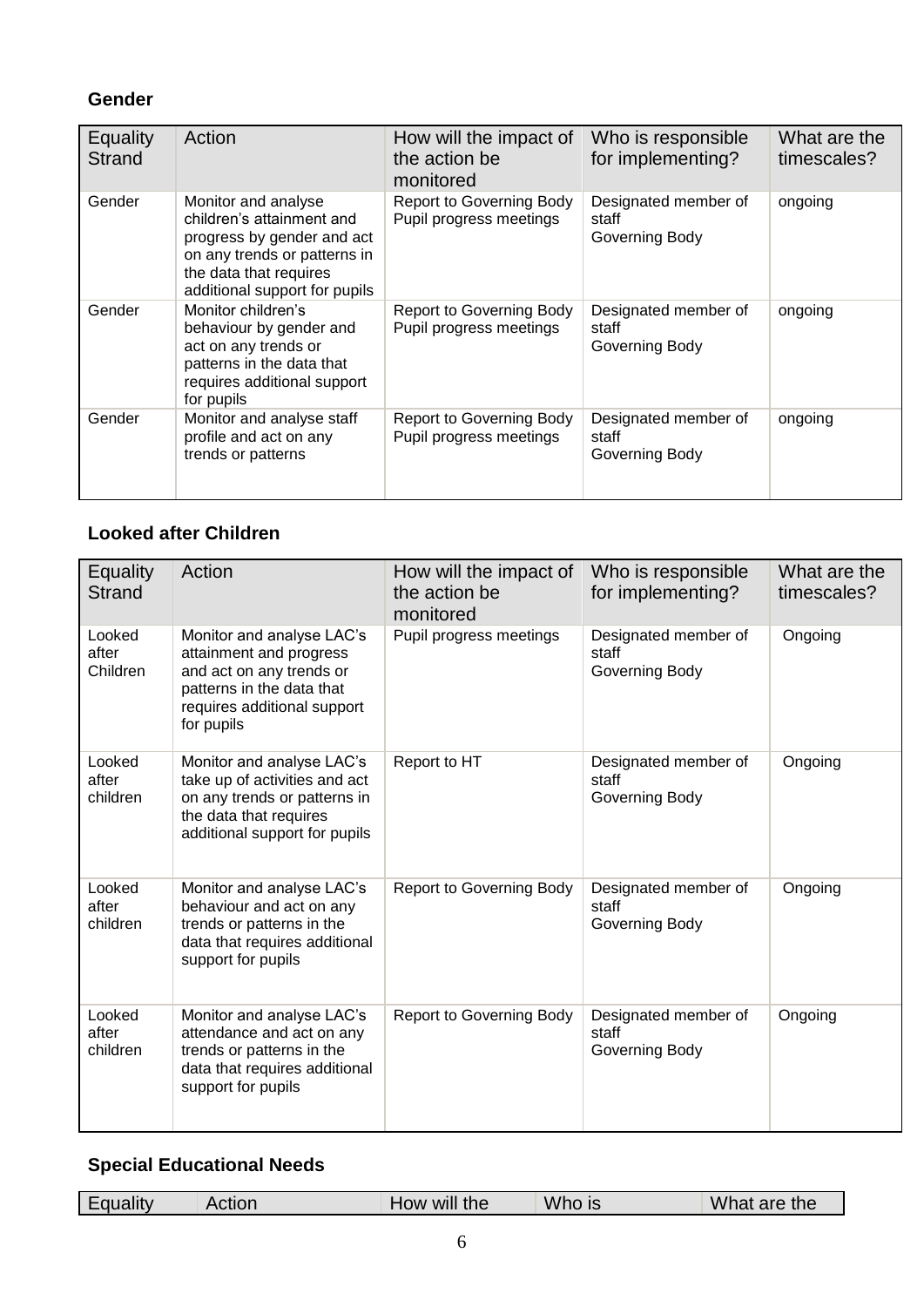| <b>Strand</b>                          |                                                                                                                                                                           | impact of the<br>action be<br>monitored | responsible for<br>implementing? | timescales? |
|----------------------------------------|---------------------------------------------------------------------------------------------------------------------------------------------------------------------------|-----------------------------------------|----------------------------------|-------------|
| Special<br>Educational<br><b>Needs</b> | Monitor and analyse<br>children's attainment<br>and progress by SEN<br>and act on any trends<br>or patterns in the data<br>that requires additional<br>support for pupils | Report to<br>Governing Body             | <b>SENCO</b><br>Governing Body   | Ongoing     |
| Special<br>Educational<br><b>Needs</b> | Monitor and analyse<br>children's attendance<br>by SEN and act on any<br>trends or patterns in the<br>data that requires<br>additional support for<br>pupils              | Report to<br>Governing Body             | <b>SENCO</b><br>Governing Body   | Ongoing     |
| Special<br>Educational<br><b>Needs</b> | Monitor and analyse<br>children's behaviour by<br>SEN and act on any<br>trends or patterns in the<br>data that requires<br>additional support for<br>pupils               | Report to<br>Governing Body             | <b>SENDCO</b><br>Governing Body  | Ongoing     |

# **Disability**

| <b>Equality</b><br><b>Strand</b> | Action                                                                                                                                                                              | How will the impact<br>of the action be<br>monitored | Who is<br>responsible for<br>implementing?      | What are the<br>timescales? |
|----------------------------------|-------------------------------------------------------------------------------------------------------------------------------------------------------------------------------------|------------------------------------------------------|-------------------------------------------------|-----------------------------|
| Disability                       | Through a<br>questionnaire,<br>ascertain which<br>members of our school<br>community may be<br>included in the 2010<br><b>Equality Act definition</b><br>of disability              | Disability to be recorded<br>on SIMs                 | SBM/HT/<br>DHT/SENDCO                           | Ongoing                     |
| <b>Disability</b>                | Through a<br>questionnaire collect<br>views of reasonable<br>adjustments required<br>for pupils with a<br>disability, their parent<br>and other stake<br>holders.                   | <b>Report to Governing</b><br>Body                   | SBM/HT/<br>DHT/SENDCO                           | Ongoing                     |
| Disability                       | Monitor and analyse<br>children's attainment<br>and progress by<br>disability and act on<br>any trends or patterns<br>in the data that<br>requires additional<br>support for pupils | <b>Report to Governing</b><br>Body                   | Designated member<br>of staff<br>Governing Body | Ongoing                     |
| <b>Disability</b>                | Monitor and analyse<br>children's take up of<br>activities by disability<br>and act on any trends<br>or patterns in the data<br>that requires additional                            | Report to Governing<br>Body                          | Designated member<br>of staff<br>Governing Body | Ongoing                     |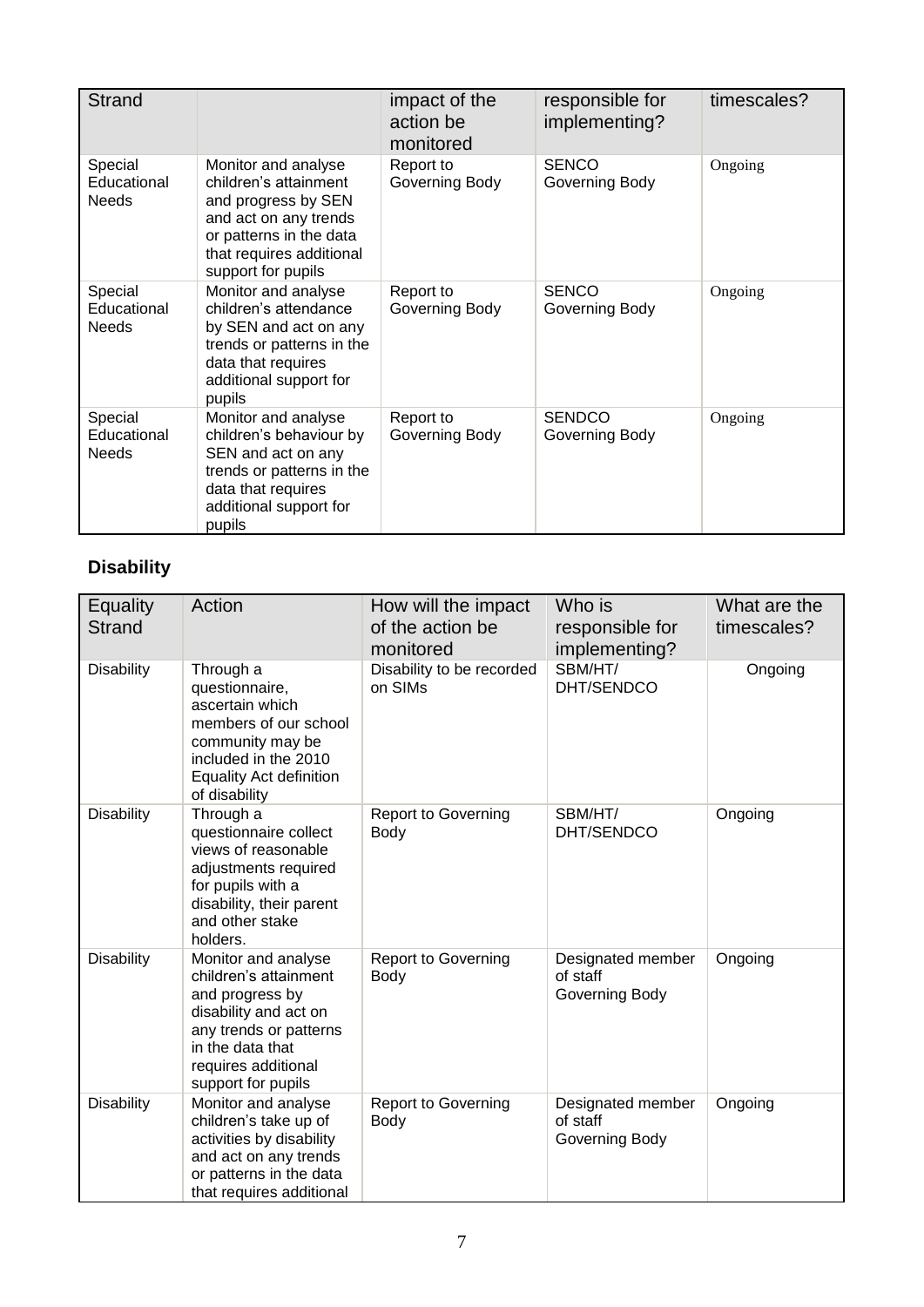|                   | support for pupils                                                                                                                                                              |                                                                                                                               |                                                 |         |
|-------------------|---------------------------------------------------------------------------------------------------------------------------------------------------------------------------------|-------------------------------------------------------------------------------------------------------------------------------|-------------------------------------------------|---------|
| <b>Disability</b> | To increase awareness<br>of disabilities within<br>school, promote a<br>positive attitude<br>towards them and<br>eliminate discrimination<br>and harassment.                    | <b>Report to Governing</b><br>Body                                                                                            | All staff through<br>PHSE, assemblies           | Ongoing |
| <b>Disability</b> | Monitor and analyse<br>staff profile with<br>regards to disability<br>and act on any trends<br>or patterns                                                                      | <b>Report to Governing</b><br>Body                                                                                            | Designated member<br>of staff<br>Governing Body | Ongoing |
| <b>Disability</b> | Design a Personal<br>Emergency Plan and/or<br>Risk Assessment to<br>ensure disabled<br>staff/children are able<br>to evacuate the<br>building safely in case<br>of an emergency | <b>Report to Governing</b><br>Body                                                                                            | SBM/HT/<br>DHT/SENDCO                           | Ongoing |
| <b>Disability</b> | Evaluating the impact<br>of reasonable<br>adjustments on<br>children with a<br>disability and report<br>annually to governors                                                   | Have discussed with<br>child/teacher/parents<br>the impact of any<br>reasonable adjustment<br>on children with<br>disability, | SBM/HT/<br>DHT/SENDCO                           | Ongoing |

## **Race**

| Equality<br>Strand | Action                                                                                                                                                                          | How will the impact<br>of the action be<br>monitored | Who is responsible<br>for implementing?         | What are the<br>timescales? |
|--------------------|---------------------------------------------------------------------------------------------------------------------------------------------------------------------------------|------------------------------------------------------|-------------------------------------------------|-----------------------------|
| Race               | Monitor and analyse racist<br>incidents occurring within<br>school.                                                                                                             | Report to Governing<br>Body and LA                   | <b>DSLs</b>                                     | Ongoing                     |
| Race               | Monitor and analyse<br>children's attainment and<br>progress by ethnicity and<br>act on any trends or<br>patterns in the data that<br>requires additional<br>support for pupils | <b>Report to Governing</b><br>Body                   | Designated member<br>of staff<br>Governing Body | Ongoing                     |
| Race               | Monitor and analyse<br>children's take up of<br>activities by ethnicity and<br>act on any trends or<br>patterns in the data that<br>requires additional<br>support for pupils   | <b>Report to Governing</b><br>Body                   | Designated member<br>of staff<br>Governing Body | Ongoing                     |
| Race               | Monitor and analyse<br>children's behaviour by<br>ethnicity and act on any<br>trends or patterns in the<br>data that requires<br>additional support for<br>pupils               | <b>Report to Governing</b><br>Body                   | Designated member<br>of staff<br>Governing Body | Ongoing                     |
| Race               | Monitor and analyse staff<br>profile by ethnicity and act<br>on any trends or patterns                                                                                          | <b>Report to Governing</b><br>Body                   | Designated member<br>of staff<br>Governing Body | Ongoing                     |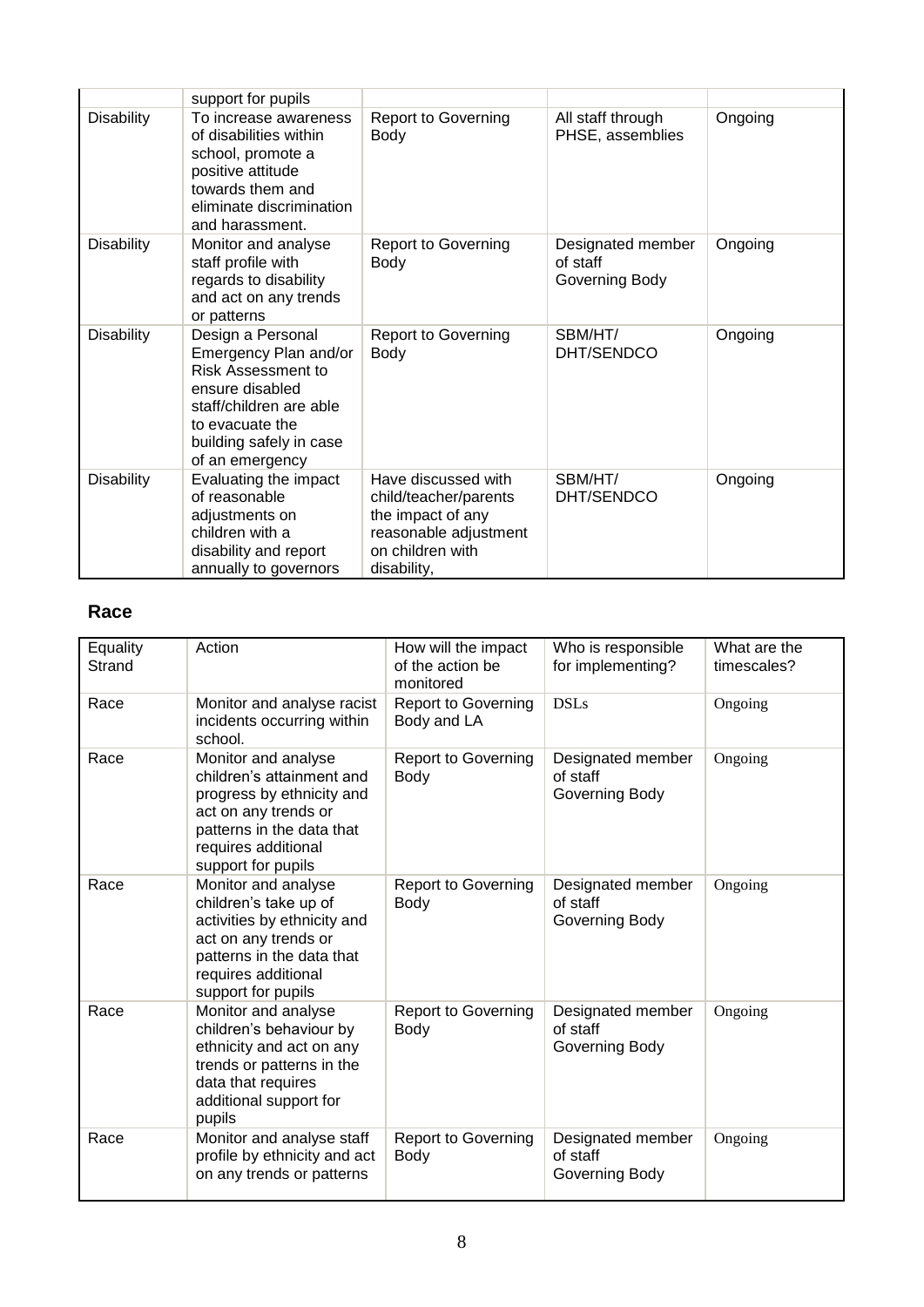#### **Sexual Orientation**

| Equality<br><b>Strand</b> | Action                                                                                                                                                                                | How will the<br>impact of the<br>action be<br>monitored | Who is<br>responsible for<br>implementing? | What are the<br>timescales? |
|---------------------------|---------------------------------------------------------------------------------------------------------------------------------------------------------------------------------------|---------------------------------------------------------|--------------------------------------------|-----------------------------|
| Sexual<br>Orientation     | Challenging stereotypes<br>and disrespect of<br>people's characteristics.<br>New recording system in<br>place with CPOMs                                                              | Report to<br>Governing Body<br>and LA                   | <b>DSLs</b>                                | Ongoing                     |
| Sexual<br>Orientation     | Provide greater<br>opportunities for children<br>to appreciate diversity<br>with SMSC, assemblies<br>and PHSE curriculum<br>focused on different<br>family make ups and<br>diversity. | Report to<br>Governing Body<br>and LA                   | All staff through<br>PHSE, assemblies      | Ongoing                     |

#### **6. Accessibility Action Plan**

We continue to make our school as disability friendly and accessible as we can. To assist us with this process we have updated our accessibility action plan. This outlines our plans and commitment to increase accessibility of our school environment.

| <b>Objective</b>                                                                                                            | <b>Action/Task</b>                                                        | <b>Resources</b>     | <b>Timescale</b> |
|-----------------------------------------------------------------------------------------------------------------------------|---------------------------------------------------------------------------|----------------------|------------------|
| For School Council members to be<br>involved.                                                                               | School Council meetings to<br>include issues relating to<br>Disability.   | School council       | On going         |
| As policies are reviewed ensure<br>impact assessment is considered to<br>ensure Protected Characteristics are<br>eliminated | Follow rolling programme                                                  | SLT/Gov Body<br>time | On going         |
| Ensure access for all to the<br>curriculum                                                                                  | Discuss curriculum approaches<br>and provision with stake<br>holders      | All Stakeholders     | Ongoing          |
| Ensure access for all to the physical<br>environment.                                                                       | Review physical environment<br>through risk assessments and<br>discussion | Governors            | Ongoing          |

Furthermore, we continue to record, monitor and review all reasonable adjustments undertaken for staff, pupils, governors, parents and carers.

#### **7. Community Cohesion**

We also welcome our duty under the Education and Inspections Act 2006 to promote community cohesion. We will continue to support community cohesion by:-

- Promoting activities that celebrate our common experience as well as those that recognise diversity generally and foster understanding and respect for the culture and faith of all our learners and their families;
- Encouraging learners and their families of all ethnic and faith groups to participate fully in all aspects of school life;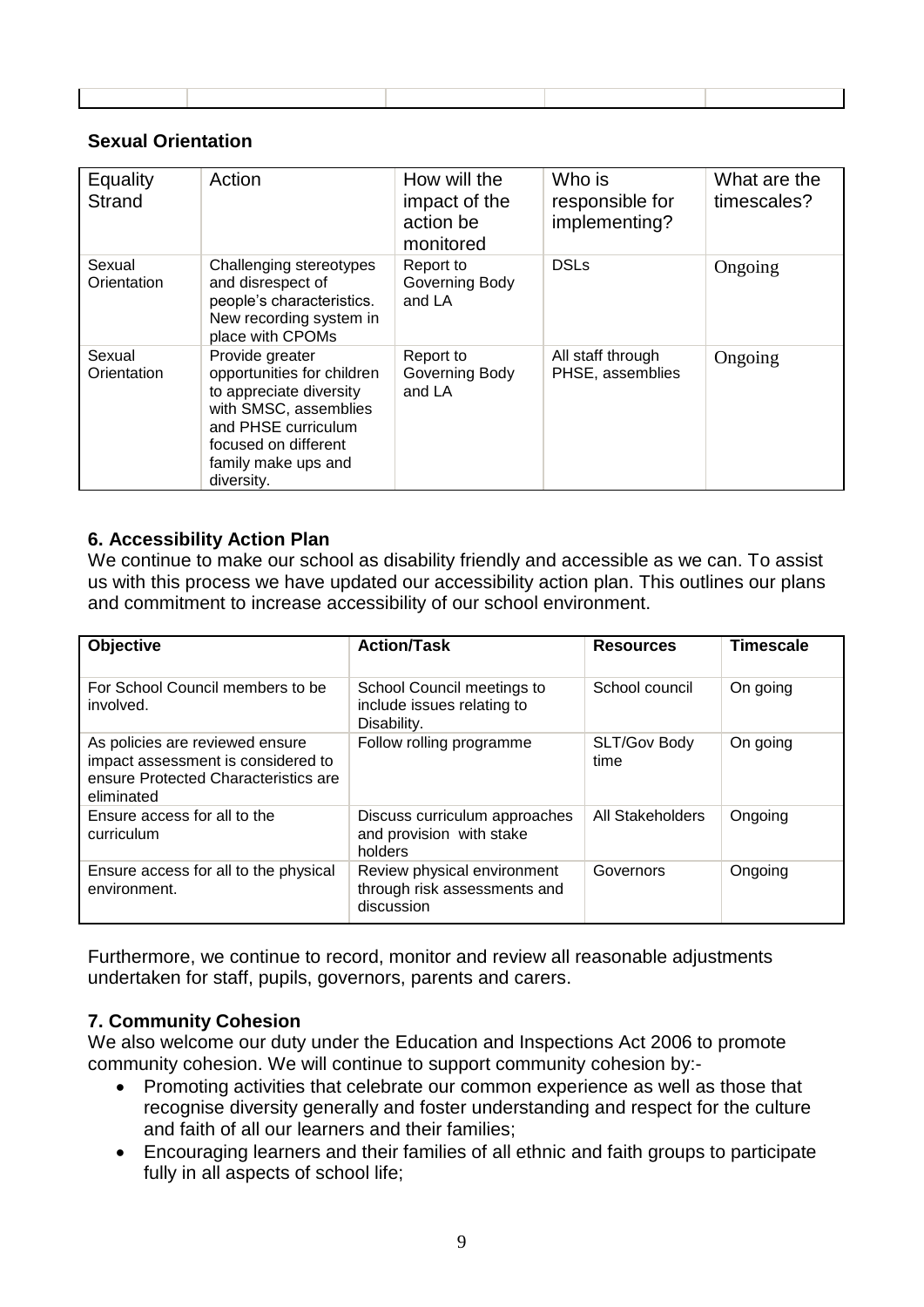- Using our support for the voluntary and community sector to promote good race relations;
- Countering myths and misinformation that may undermine good community relations;
- Teaching pupils about hate crime and that hate crimes are unacceptable.

| Equality<br>Strand    | Action                                                                                                                                                                                        | How will the<br>impact of the<br>action be<br>monitored | Who is<br>responsible for<br>implementing? | What are the<br>timescales? |
|-----------------------|-----------------------------------------------------------------------------------------------------------------------------------------------------------------------------------------------|---------------------------------------------------------|--------------------------------------------|-----------------------------|
| Community<br>Cohesion | <b>Report to Governing</b><br><b>Body on Community</b><br><b>Cohesion activities</b>                                                                                                          | Governing Body<br>minutes                               | HТ                                         | Ongoing                     |
| Community<br>cohesion | Foster links with other<br>countries as part of the<br>Eco schools programme<br>and develop a deeper<br>awareness of local and<br>national and global<br>dimensions through the<br>curriculum | Eco schools team<br>minutes and Green<br>Flag           | Eco schools team                           | Ongoing                     |
| Community<br>Cohesion | Celebrate cultural events<br>throughout the year to<br>increase pupil awareness<br>and understanding of<br>different communities eg:<br>Mosque, Church, Diwali,<br>Eid, Christmas             | <b>Newsletters</b><br>HT report to<br>Governing Body    | All staff                                  | Ongoing                     |

#### **8. Human Rights**

Our school integrates human rights values and principles into key areas of school life. Our work with children is informed by UNICEF's Rights and Respecting Program. We recognise the duties and standards expressed in the UN Convention on the Rights of the Child, The UN convention on the Rights of the People with Disabilities and the Human Rights Act 1998. We demonstrate our approach via;

- *An overall school-wide atmosphere of equality, dignity, respect, non-discrimination and participation*
- *A fully democratic, participatory approach to school governance where all members of the school community are involved in decisions that affect them*
- *Empowerment of students, teachers, staff and governors to meaningfully and equally participate in the creation and implementation of school policies*
- *Student involvement in debates about change through school council, assemblies, collective worship, class discussions and pupil interviews*
- *An increased sense of inclusivity and interconnectedness that fosters mutual responsibility and local and global understanding and solidarity*
- *Rich learning experiences about human rights inside and outside of the classroom*

#### **9. Engagement and Involvement**

We involved pupils, staff, governors, parents and carers, and our wider school community in creating this Equality Scheme and action plan.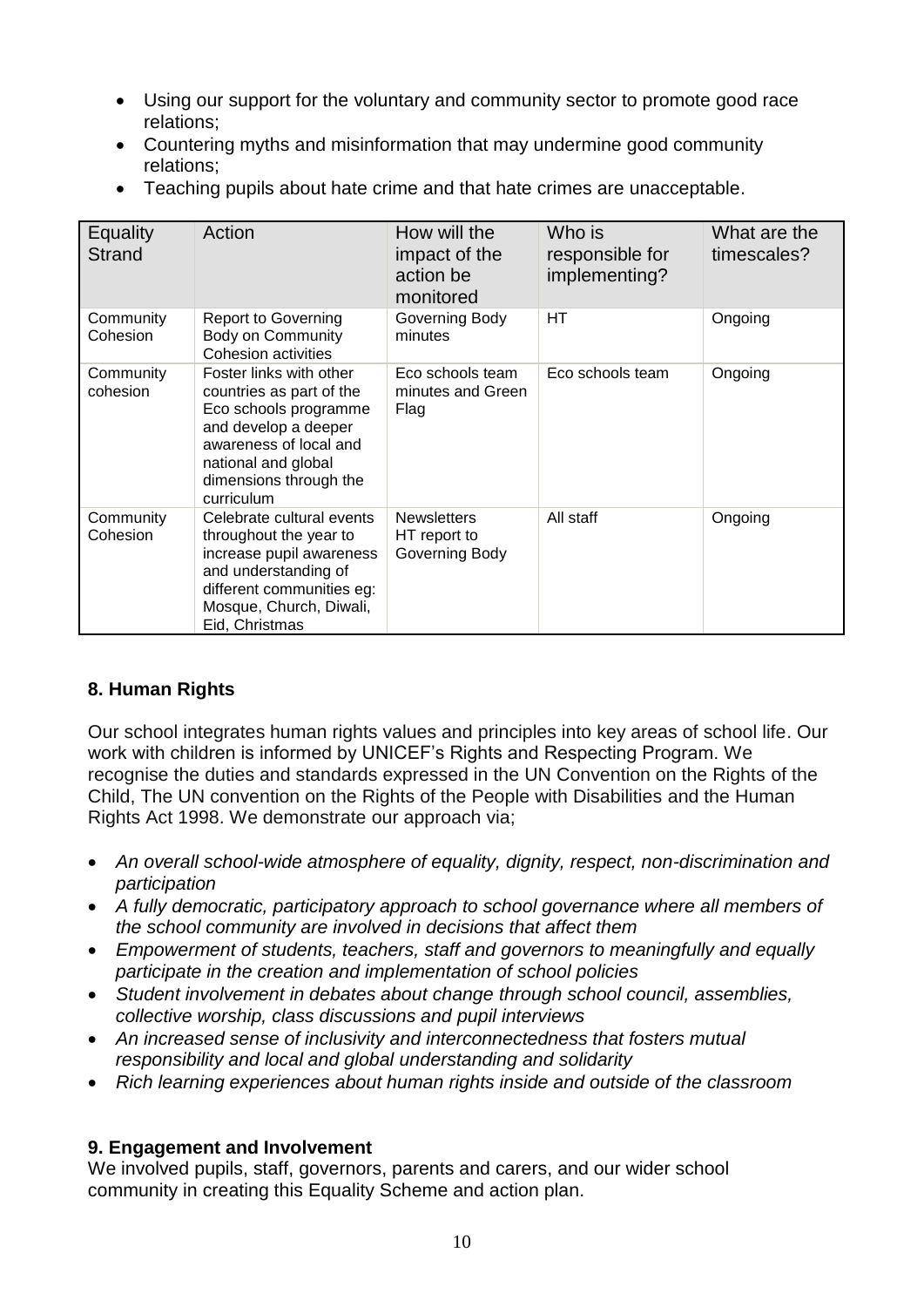We did this via a range of involvement and engagement process:

- *full Governing Board discussions/consultation,*
- *discussions/consultation with school council*

This helped to ensure that the views of all groups, but especially potentially disadvantaged groups, were fully incorporated in the development of the Scheme and action plan.

## **10. Procurement & Commissioning**

We are required by law to make sure that when we enter into an agreement to purchase goods or services from another organisation to help us provide our services, that organisation will comply with equality legislation. This is a significant factor in selection during any tendering process.

# **11. Roles and Responsibilities for Implementing the Single Equality Scheme**

The Governing Board, Headteacher and Senior Leadership Team have a responsibility to implement the Single Equality Scheme. They will do this by setting examples and standards of behaviour challenging inappropriate and discriminatory language and behaviour ensuring all members of staff including new members are aware of this scheme. Furthermore;

The Head Teacher will**:**

- ensure that staff and parents are informed about the Equality Scheme
- ensure that the scheme is implemented effectively
- encourage staff to give their individual equalities information in monitoring forms annually
- through knowing the composition of the workforce, aim to identify any areas for development
- manage any day to day issues arising from the Scheme whether for pupils or for the school as an employer
- ensure staff have access to training which helps to implement the Scheme
- monitor the scheme and report to the Governing Board annually, on its progress and effectiveness
- ensure that the Senior leadership team are kept up to date with any development affecting the Scheme/action plan
- provide appropriate support and monitoring for any pupils to whom the Scheme has direct relevance, with assistance from relevant agencies
- evaluate, review and update the Scheme every 3 years

The Governing Board will:

- establish that the action plans arising from the Scheme are part of the school improvement plan
- support the headteacher in implementing any actions necessary
- inform and consult with parents about the Scheme
- evaluate and review this scheme on a termly basis

The Senior Leadership Team will**:**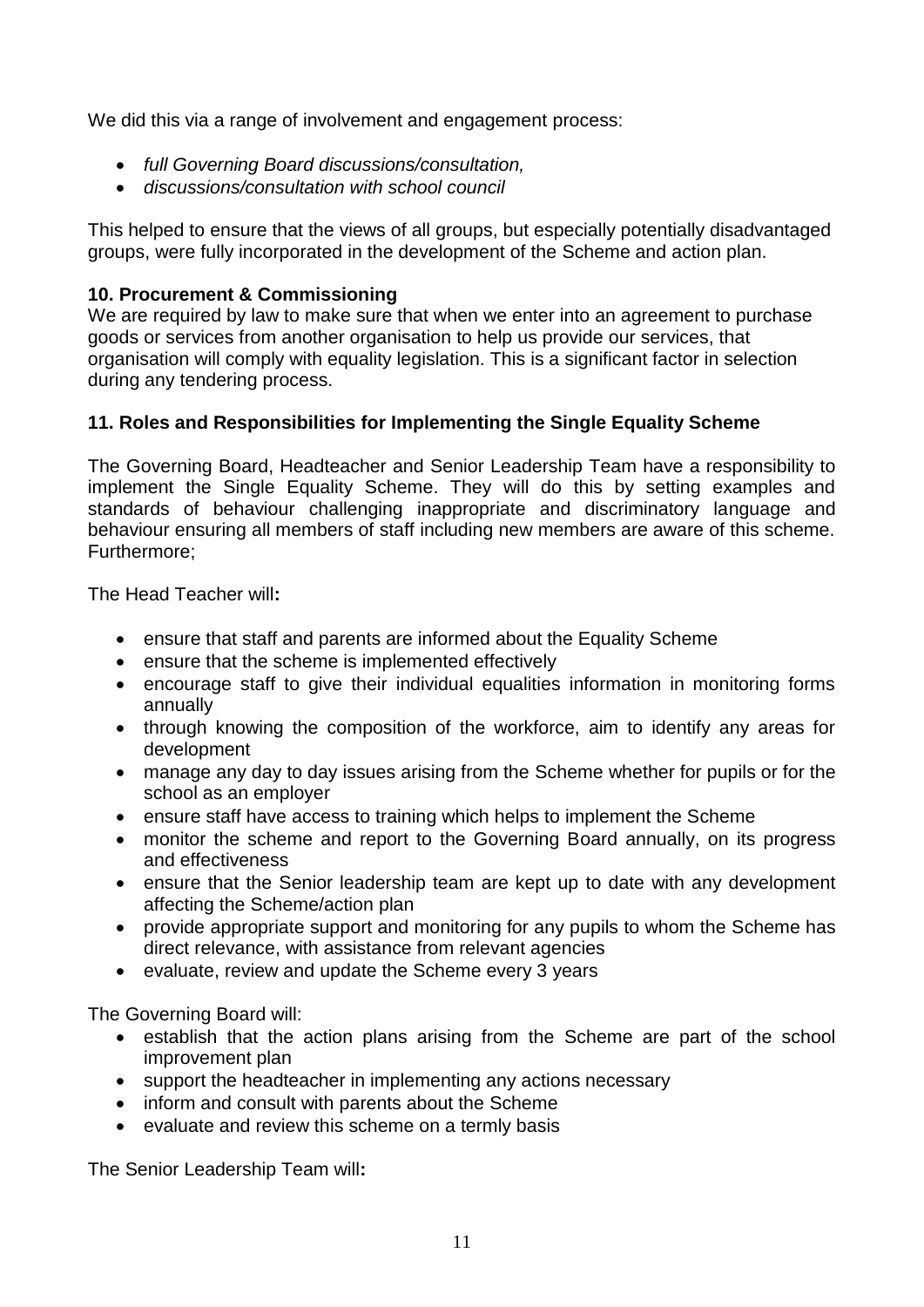- have general responsibility for supporting other staff in implementing this Scheme
- provide a lead in the dissemination of information relating to the Scheme
- identify good quality resources and training and development opportunities to support the Scheme
- with the Headteacher, provide advice/support in dealing with any incidents/issues
- assist in implementing reviews of this Scheme as detailed in the school improvement plan

Parents/Carers will**:**

- have access to the Scheme
- be encouraged to support the Scheme
- have the opportunity to attend any relevant meetings/awareness raising sessions related to the scheme
- have the right to be informed of any incident related to this Scheme which could directly affect their child

School Staff will:

- accept that this is a whole school issue and support the Equality Scheme
- be aware of the Equality Scheme and how it relates to them, including participating in workforce equalities monitoring
- be aware of the implications of the Scheme for their planning, teaching and learning strategies
- teach pupils to treat each other with respect and dignity and promote the benefits of living in a diverse society
- ensure pupils from all groups are included in all activities and have full access to the curriculum
- challenge inappropriate or discriminatory language or behaviour
- know how to deal with incidents of concern, and how to identify and challenge bias and stereotyping
- know procedures of reporting harassment and bullying
- keep themselves up to date with relevant legislation and attend training and information events organised by the school or LA
- make known any queries or training requirements

Pupils will

- have the opportunity to contribute to the Scheme
- be made aware of the Scheme, appropriate to age and ability and how it applies to them
- be expected to act in accordance with the Scheme
- experience a curriculum and environment which is respectful of diversity and differences and prepares them well for life in a diverse society

#### **12. Annual Report and Review**

Each year the school will provide feedback to the full governing body outlining its progress on the action plan, equality information and accessibility plan. It will be an opportunity for the school to showcase its good practice.